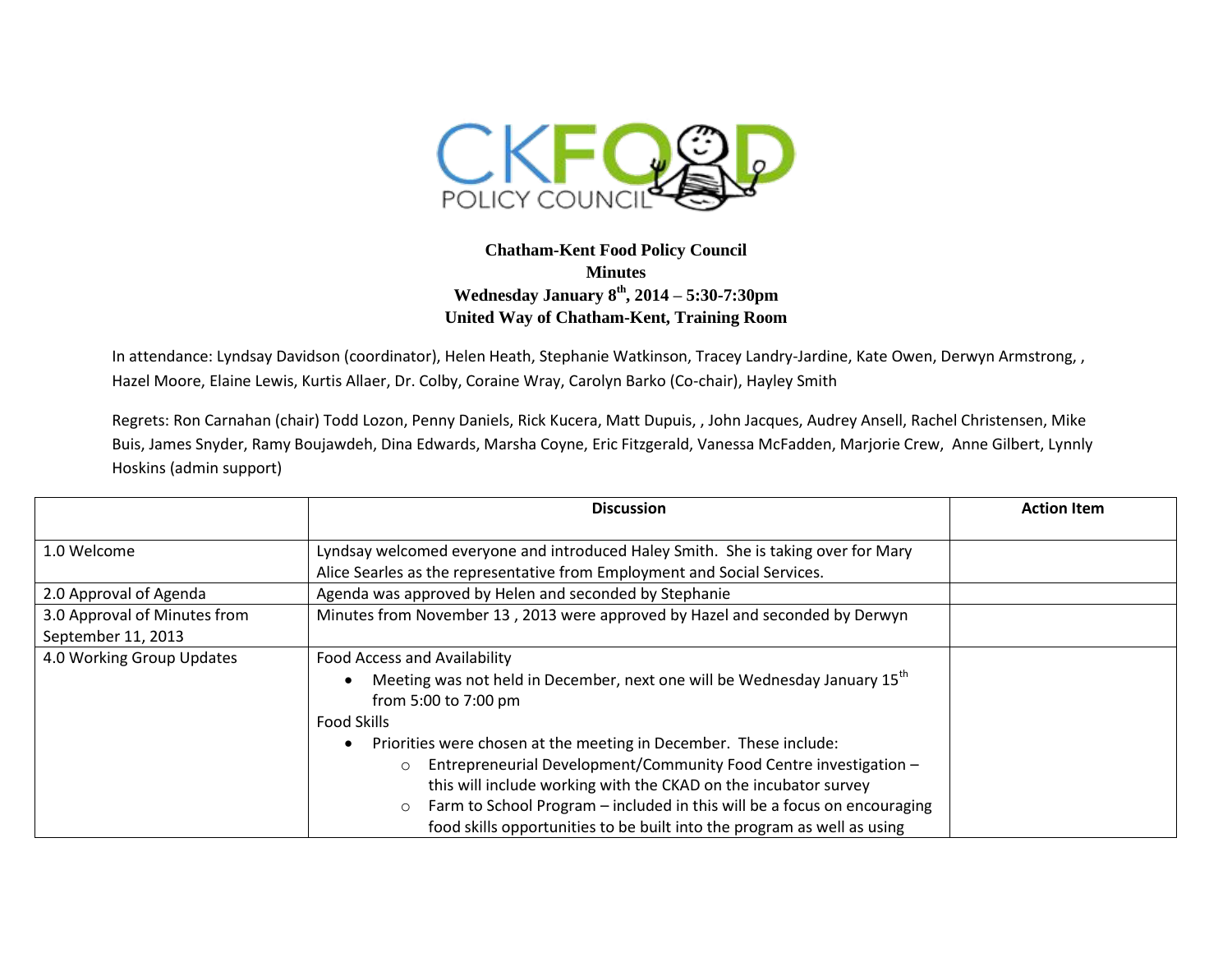| advocacy opportunities to increase food skills opportunities for youth,                       |  |
|-----------------------------------------------------------------------------------------------|--|
| and others in the communities. Other opportunities such as partnering                         |  |
| with the "Growing Chef's" program will be encouraged                                          |  |
| Community Gardens - included in gardens will be opportunities to<br>$\circ$                   |  |
| promote composting and also opportunities to offer training sessions                          |  |
| that would increase food skills opportunities.                                                |  |
| Menu Labelling - as the Ministry has indicated that this will be moving<br>$\circ$            |  |
| forward provincially, the group felt that it was important to include at                      |  |
| this time, realizing that it will be a decision made by the provincial                        |  |
| government as to what it will look like. The group decided that a letter                      |  |
| will be written from the CKFPC in support of this and also it will include                    |  |
| encouragement to the ministry to include not just calories but also                           |  |
| sodium and fat on the menu boards as well. Lyndsay explained to the                           |  |
| group that at this time the ministry has indicated that they will be moving                   |  |
| forward with calories for sure and other nutrients are up for                                 |  |
| consideration. The restaurants will be larger chain restaurants will a                        |  |
| specific number of locations/sales. Smaller independent restaurants will                      |  |
| not be included initially.                                                                    |  |
| Buy CK Brand -this will also be an early win. See below for more details<br>$\circ$           |  |
| about what has been/will be happening.                                                        |  |
| <b>Community Food Centres</b>                                                                 |  |
| Lyndsay, Ron, Derwyn and Elaine went to visit "The Local" in Stratford, and "The<br>$\bullet$ |  |
| Stop" in Toronto in December. All agreed that it was a great learning                         |  |
| opportunity. Key information collected at "The Local" included funding - they                 |  |
| were provided with a start up grant through Community Food Centres Canada                     |  |
| (they are open 15 locations across Canada in the next few years) and have had to              |  |
| secure some funding through fundraising as well, they are mainly focused on the               |  |
| city of Stratford and not the larger Perth District (however do some work with                |  |
| farms in outlying communities), they have a similar model to Toronto in that                  |  |
| they include food/meals at all programs, have a peer based model used for                     |  |
| volunteers and programs and finally it was noted that "The Local" began under                 |  |
| the United Way and over the last year has been working to establish their board               |  |
| and all requirements that would allow for them to be on their own as a registered             |  |
| charity.                                                                                      |  |
|                                                                                               |  |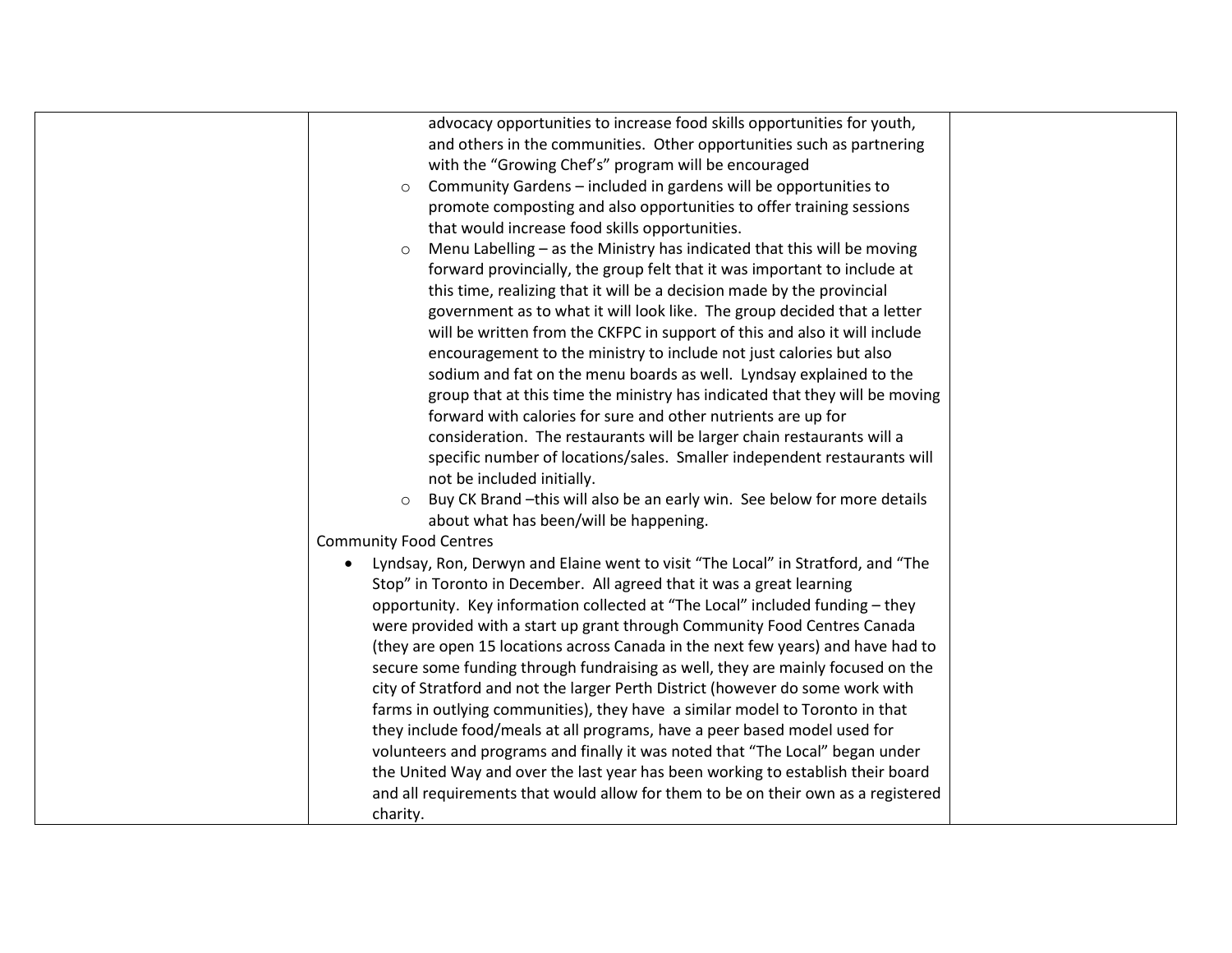|                        | For "The Stop", this is one of the food banks in Toronto (each food bank services<br>$\bullet$                                                                                    |                                             |
|------------------------|-----------------------------------------------------------------------------------------------------------------------------------------------------------------------------------|---------------------------------------------|
|                        | a specific area only), they have worked very hard to set specific criteria for the                                                                                                |                                             |
|                        | food that they serve. While they do accept donations, they will refuse items such                                                                                                 |                                             |
|                        | as macaroni and cheese, canned goods, etc that they feel will not provide proper<br>nutrition. They work with donors to do things like an "egg raiser" where                      |                                             |
|                        | everyone donated money to purchase egg, etc. These standards are included in                                                                                                      |                                             |
|                        | their hot meal program and also all their food skills programs. Funds are                                                                                                         |                                             |
|                        | obtained by donations, fundraising, grants, etc.                                                                                                                                  |                                             |
|                        | There is one more program that we would like to visit - "Plentiful Harvest" is in<br>$\bullet$                                                                                    |                                             |
|                        | Windsor and is not affiliated with the CFC programs. It also has an incubator                                                                                                     |                                             |
|                        | kitchen included (which the other ones do not have).                                                                                                                              |                                             |
| 5.0 Old Business       |                                                                                                                                                                                   |                                             |
| 5.1 CK Branding        | Dina has offered to sit on this committee. There will be a meeting coming up in January                                                                                           |                                             |
|                        | to discuss the planning for the launch of the CK Brand (which is final and approved                                                                                               |                                             |
|                        | through the Municipality of Chatham-Kent - they were directly involved and hope to                                                                                                |                                             |
|                        | promote the brand as well). The brand will be hosted on the municipal website along<br>with the rest of the Chatham-Kent branding tools.                                          |                                             |
|                        |                                                                                                                                                                                   |                                             |
| 5.2 Update on Training | The training that we had discussed for the end of January in Toronto has been stopped.                                                                                            | Action: Everyone to let                     |
|                        | We have decided that due to only having a small number of people able to attend, we will                                                                                          | Lyndsay know by Monday                      |
|                        | offer our own training here in CK. This event will be held on                                                                                                                     | January 27 <sup>th</sup> if you are able to |
|                        | Saturday February 1 <sup>st</sup> from 9:00 to 3:00 at the United Way Office                                                                                                      | attend the training on                      |
|                        | The training will be done by Wayne Roberts, who previously was the coordinator for the                                                                                            | February 1st.                               |
|                        | Toronto Food Policy Council for 10 years and is now a consultant related to food policy.                                                                                          |                                             |
|                        | He will be focusing on what a food policy council can do and how it can impact economic                                                                                           |                                             |
|                        | growth. We have invited outside groups such as the CKAD, Leaders Cabinet, etc to also<br>attend. Lyndsay needs to know exact number for lunches so if you haven't already let her |                                             |
|                        | know whether or not you can attend, please do that.                                                                                                                               |                                             |
|                        |                                                                                                                                                                                   |                                             |
|                        | The "Bring Food Home Conference" in November was well attended. Everyone who went                                                                                                 |                                             |
|                        | felt that they learned a lot and enjoyed the opportunity to see what was happening in                                                                                             |                                             |
|                        | other communities across the province. For more information on each of the sessions,                                                                                              |                                             |
|                        | please speak with each person.                                                                                                                                                    |                                             |
|                        |                                                                                                                                                                                   |                                             |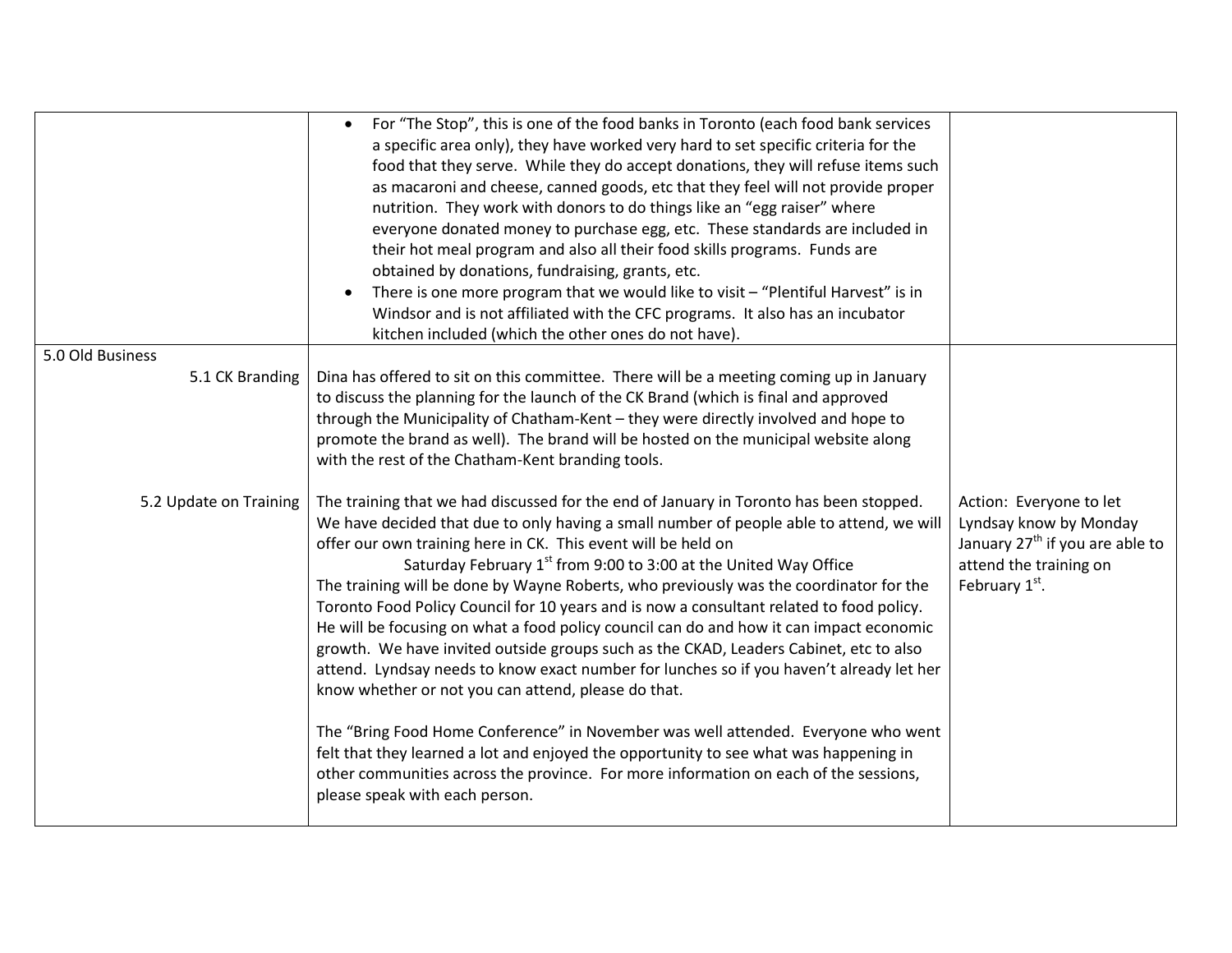| 5.3 Farm to School                                                           | Invitation letters went out in December encouraging farmers to submit produce<br>availability for the products. We need to ensure that we have enough produce that can<br>be supplied locally. This was something that we pushed very hard to do, was to ensure<br>that our produce is coming from CK. At this point we haven't had many farmers reply<br>with interest. If you know of a famer, please encourage them to submit the information.<br>Suggestion to talk to Sis Lalonde about where the produce from Loads of Love comes<br>from - they may also be willing to participate.                                                                                                                                                                                                                                                                                                                                                                                                                                                                                                                                                                                                                                                                                                                                                                                                                                                   | Action: Everyone to<br>encourage farmers to submit<br>their produce availability for<br>the program. Share the<br>facebook/twitter posts from<br>the Health Unit if you are<br>able to.<br>Action: Lyndsay to follow-up<br>with Sis. |
|------------------------------------------------------------------------------|----------------------------------------------------------------------------------------------------------------------------------------------------------------------------------------------------------------------------------------------------------------------------------------------------------------------------------------------------------------------------------------------------------------------------------------------------------------------------------------------------------------------------------------------------------------------------------------------------------------------------------------------------------------------------------------------------------------------------------------------------------------------------------------------------------------------------------------------------------------------------------------------------------------------------------------------------------------------------------------------------------------------------------------------------------------------------------------------------------------------------------------------------------------------------------------------------------------------------------------------------------------------------------------------------------------------------------------------------------------------------------------------------------------------------------------------|--------------------------------------------------------------------------------------------------------------------------------------------------------------------------------------------------------------------------------------|
| 6.0 New Business                                                             |                                                                                                                                                                                                                                                                                                                                                                                                                                                                                                                                                                                                                                                                                                                                                                                                                                                                                                                                                                                                                                                                                                                                                                                                                                                                                                                                                                                                                                              |                                                                                                                                                                                                                                      |
| 6.1 Procurement Readiness<br>Research<br>6.2 CKAD - Incubator Kitchen Survey | The CKPHU has a Master in Public Health Student with us for the next few months. One<br>of the projects that she is going to be working on is the development of a community<br>assessment to determine the readiness for implementing procurement policies. This will<br>include potentially doing an online survey (paper copies would be available), as well as<br>focus groups with local farmers, restaurants, institutions, community groups, etc.<br>Currently Toronto and Simcoe have some type of procurement policy in place. There will<br>be opportunities for our FPC to be involved in this including facilitating these focus groups<br>so if anyone is interested there will be more information shared as it becomes finalized.<br>The CKAD is working on creating a survey to assess the interest in creating a Community<br>Incubator Kitchen - this is a program where people can rent out the industrial kitchen<br>space to produce more market products (ie jams, breads, etc). It is ideal for those just<br>starting up and hoping to build a following before renting or purchasing larger long term<br>space for their food businesses. The survey is being finalized and will be available online<br>and in paper version. We have had discussions that this would be a good link into the<br>Community Food Centre. Suggestion to place the surveys at Adult Language and Learning<br>as well as the libraries. | Action: Please share the<br>survey once it is available.                                                                                                                                                                             |
|                                                                              | We received word that we were granted the funding request through healthy                                                                                                                                                                                                                                                                                                                                                                                                                                                                                                                                                                                                                                                                                                                                                                                                                                                                                                                                                                                                                                                                                                                                                                                                                                                                                                                                                                    |                                                                                                                                                                                                                                      |
| 6.3 Funding - Community Food<br><b>Centre Feasibility Assessment</b>         | communities partnership. This will allow us to begin the process of hiring a consultant to<br>look into the feasibility and next steps for creating a CFC in Chatham-Kent. Lyndsay asked                                                                                                                                                                                                                                                                                                                                                                                                                                                                                                                                                                                                                                                                                                                                                                                                                                                                                                                                                                                                                                                                                                                                                                                                                                                     | Action: Anyone interested in<br>sitting on a steering                                                                                                                                                                                |
|                                                                              | if there was anyone who would be interested in being a part of the steering committee<br>for this project - Helen, Stephanie and Kurtis are interested.                                                                                                                                                                                                                                                                                                                                                                                                                                                                                                                                                                                                                                                                                                                                                                                                                                                                                                                                                                                                                                                                                                                                                                                                                                                                                      | committee for this project,<br>please let Lyndsay know.                                                                                                                                                                              |
| 7.0 Update/sharing on happenings                                             | Lyndsay let everyone know that Nicole Dupuis will no longer be a manager at the CKPHU.                                                                                                                                                                                                                                                                                                                                                                                                                                                                                                                                                                                                                                                                                                                                                                                                                                                                                                                                                                                                                                                                                                                                                                                                                                                                                                                                                       |                                                                                                                                                                                                                                      |